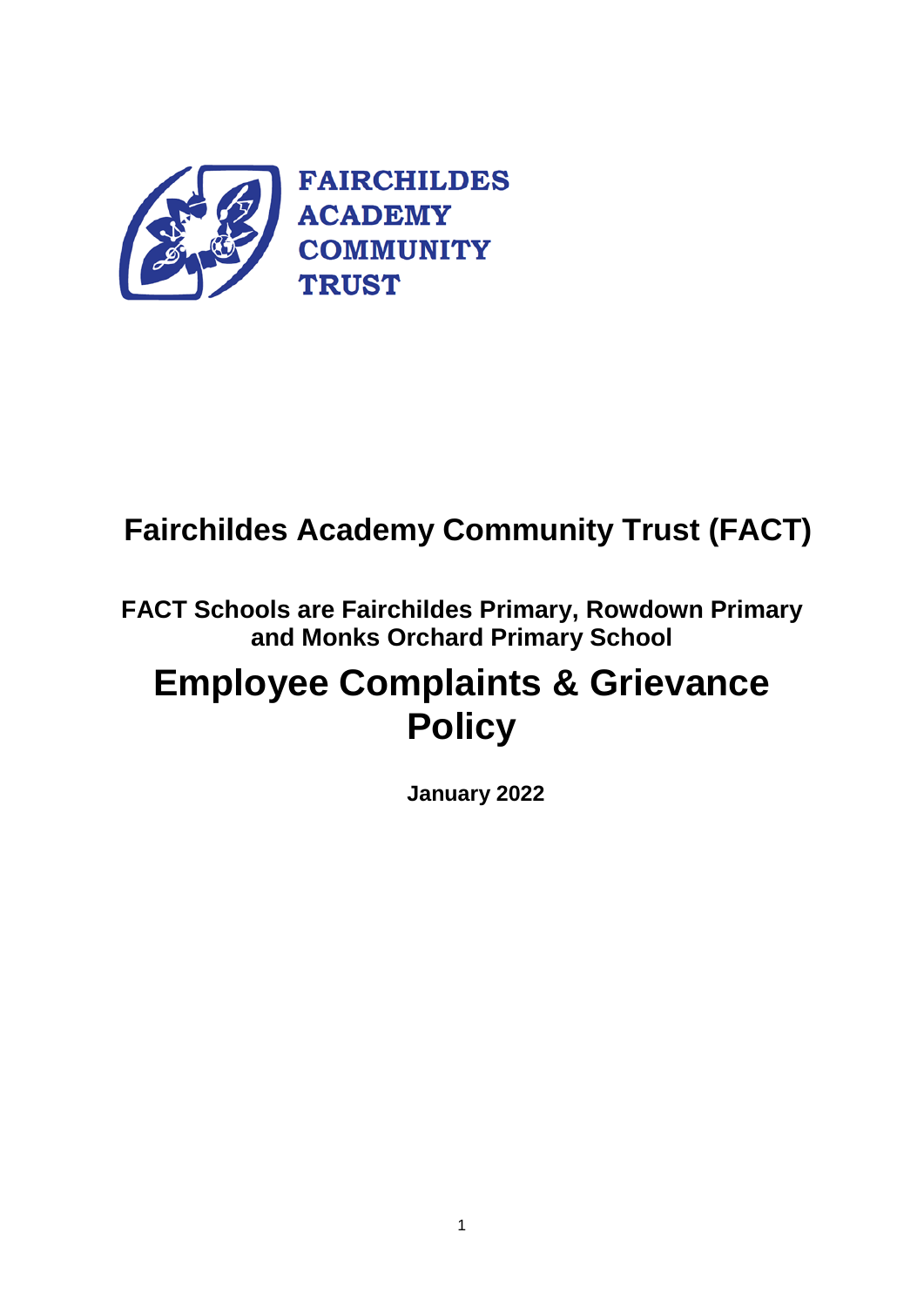# **Contents**

- 1. Purpose
- 2. Legislation and guidance
- 3. Introduction
- 4. Grievance procedures
- 5. Hearing a Complaint
- 6. Apeal

Appendix A: Bullying and Harassmen

# **1. Purpose**

This Policy has been adopted by the Board of trustees and applies to all teachers and support staff employed to work at all schools of **Fairchildes Academy Community Trust**.

\_\_\_\_\_\_\_\_\_\_\_\_\_\_\_\_\_\_\_\_\_\_\_\_\_\_\_\_\_\_\_\_\_\_\_\_\_\_\_\_\_\_\_\_\_\_\_\_\_\_\_\_\_\_\_\_\_\_\_\_\_\_\_\_\_\_\_\_\_\_\_

**Fairchildes Academy Community Trust** works to develop good professional relationships between colleagues; however, we understand that sometimes conflicts may arise. Through maintaining open communication, we want our employees to feel able to raise any grievances so that appropriate and effective solutions can be put in place.

This policy should be used for work-related issues such as concerns over working environments or a colleague's behaviour. Grievances relating to discrimination are also covered within this policy.

By implementing and following the procedures in this policy, the school aims to:

- Provide a platform for grievances to be processed and handled fairly and consistently.
- Constructively resolve grievances in a way that avoids damaging professional relationships.
- Enable any employee to have their grievances heard and addressed.

Encourage a harmonious working environment.

This policy aims to enable employees to raise concerns about workplace issues without fear of victimisation and repercussion, and to ensure all grievances are dealt with fairly and objectively.

# **2. Legislation and guidance**

This policy has due regard to all relevant legislation and guidance including, but not limited to, the following:

- Employment Act 2002
- Data Protection Act 2018
- The UK General Data Protection Regulation (UK GDPR)
- Equality Act 2010
- Acas (2015) 'Code of practice on disciplinary and grievance procedures'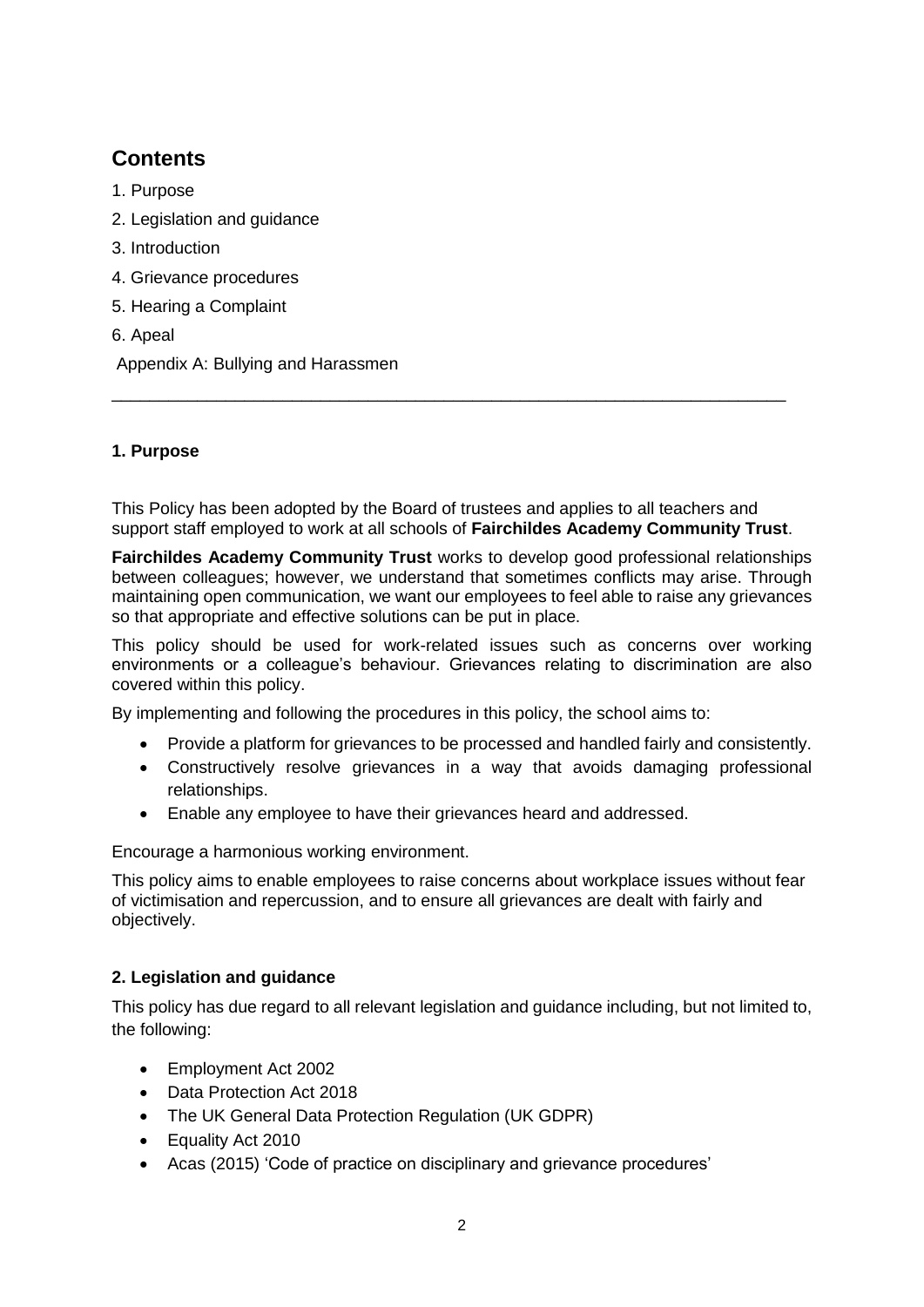This policy operates in conjunction with the following school policies:

- Confidentiality Policy
- Staff Code of Conduct
- Data Protection Policy
- Whistleblowing Policy
- Equality, Equity, Diversity and Inclusion Policy
- Disciplinary Policy and Procedure
- Pav Policy

These procedures also comply with our funding agreement and articles of association.

# **3. Introduction**

A grievance is a concern, problem or complaint raised with the school by an employee. It can be caused by issues such as working conditions, health and safety concerns, bullying or discrimination or work relations. Complaints appropriate for consideration under this procedure include those relating to: the application of the School's employment policies and procedures; the application of terms and conditions of employment; the work environment; and being treated with a lack of respect or dignity, including complaints of harassment or bullying

The trust is determined to drive up standards of service delivery through a high performing, high quality and motivated workforce. Bullying and harassment negatively impacts on the productivity, well-being, morale and creativity of individuals and their teams and damages the trust's reputation as a fair employer.

The trust is committed to creating a positive and safe working environment for its employees in line with its core values. Everyone has the right to be treated with respect and dignity in the workplace, irrespective of their level, status or position within the organisation. Bullying and Harassment, whether perpetrated by colleagues, visitors or service users, will not be tolerated.

Clear standards of behaviour are set out in the School's Code of Conduct, which has been brought to the attention of all employees. Any employee who believes that they are not being treated with respect in accordance with the Code of Conduct has the right to challenge such behaviour and/or to raise a complaint using this procedure. Individuals are encouraged to challenge unacceptable behaviour and will be protected from victimisation after seeking resolution of a genuine complaint, whatever the outcome.

Grievances can be raised when employees have issues with the following (this list is not exhaustive):

- Terms and conditions of their employment
- Health and safety at the school
- Work relationships
- Bullying or harassment
- Working practices
- Organisational changes
- **Discrimination**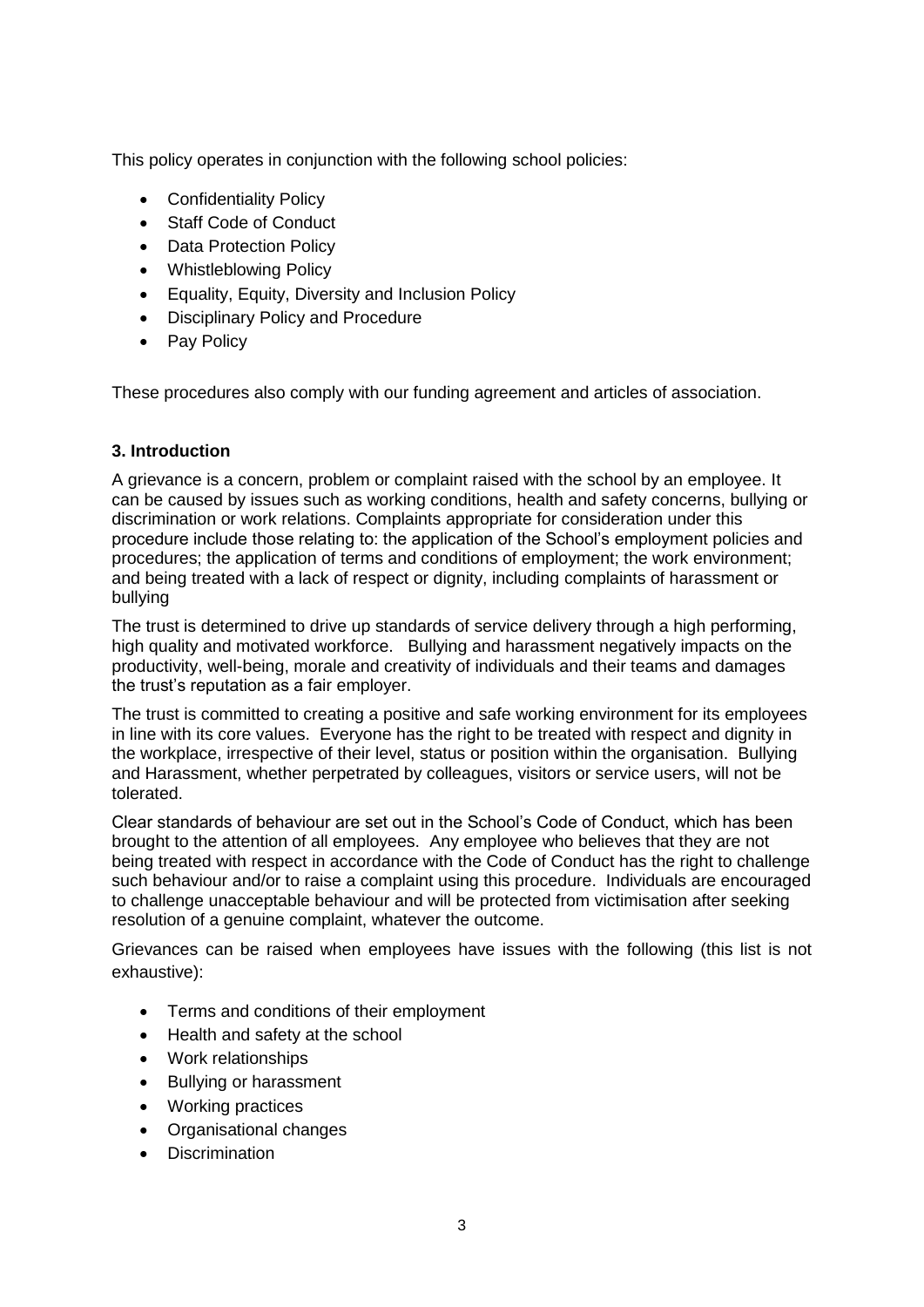Staff will be aware of the difference between this policy and the Whistleblowing Policy and will ensure that they report concerns and grievances appropriately.

This policy does not apply to:

- overpayments or pay issues
- evaluation and grading of jobs
- fraud, corruption and malpractice (see "whistleblowing" policy)
- selection for redundancy
- disciplinary and/or capability issues (see disciplinary and/or capability policy)
- Personal disagreements between employees that are not connected with their duties within the school.

# **Employees are responsible of Good Professional Relationship/Practices**

It is the responsibility of all employees to take all reasonable steps to develop and maintain good working relationships with colleagues and to deal with workplace issues in a professional, practical and constructive manner.

Employees should try to resolve any difficulties at the earliest opportunity without having to use a formal process.

This should be done in such a way as to have the minimum impact on the service/school/other work colleagues and to preserve working relationships.

Resolving issues in a sensible and sensitive way will require all parties to recognise their part in the issue/difficulty and how their behaviour may be contributing to the circumstances. Employees should be willing and open to looking at ways of resolving the issues without resorting to formal processes, for example

- an informal setting to discuss the matter with the colleague
- the line manager or an appropriate colleague as a facilitator

Employees should be able to resolve issues professionally and respectfully by agreeing that when discussions take place there should be:

- effective listening so that each person fully understands the issues at hand and each other's view
- effective understanding so that each person is able to respond, knowing what the issues are
- a calm environment no raised voices or inappropriate body language
- common ground identifying and agreeing common understanding
- $\bullet$  the taking of responsibility each person should admit when they are wrong, if appropriate, and take steps to make professional relationships work
- agreed action offering apologies if appropriate, agreeing the way forward and agreeing to meet again, if appropriate.

#### **Being Accompanied**

The Employment Relations Act 1999 determines that an employee has a statutory right to request to be accompanied at any disciplinary or grievance hearing. To invoke that right an employee must make a reasonable request to the employer to be accompanied by a representative of a recognised professional association/trade union, or a workplace colleague, at all formal meetings under this procedure

Friends/family members are not permitted unless they fall under the above criteria and it is agreed as appropriate.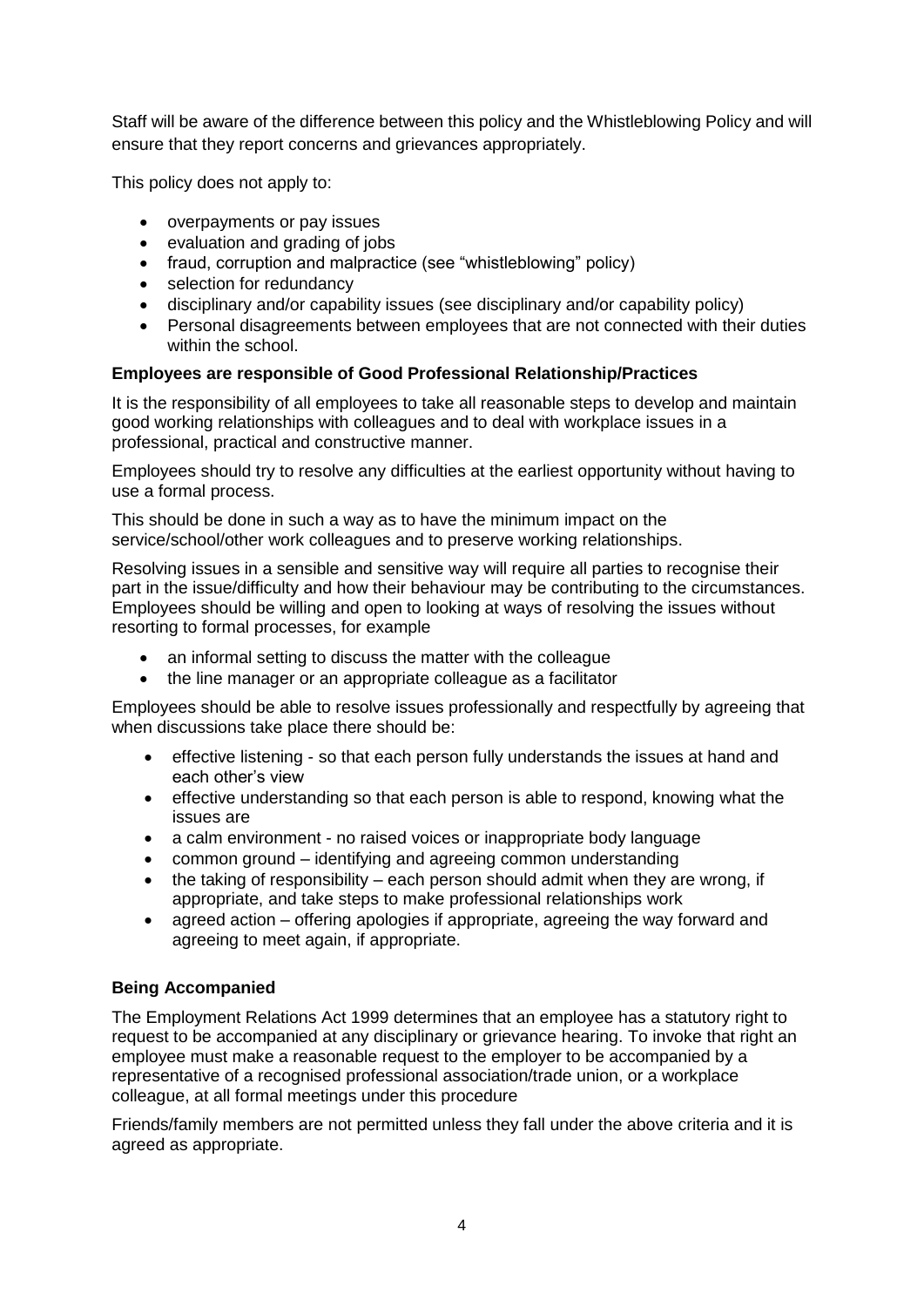If an employee's chosen representative is not available on the day proposed for the meeting, the employee can propose an alternative date within the following five days of the original proposed date.

#### **Non Attendance**

If an employee fails to attend a meeting through circumstances beyond their control, such as certified illness, an alternative time and date may be offered. Alternatively they may submit a written statement or nominate a representative to attend on their behalf.

Where an employee is persistently unable or unwilling to attend the meeting without good cause, it will proceed in their absence and a decision based on the evidence available will be made

#### **Time Limits**

The time limits included in this policy may be varied by mutual agreement. The policy makes reference to a number of 'days' within which certain actions/events are to occur. A 'day' is defined as any Monday to Friday excluding public holidays as defined by ACAS.

If a complaint is raised during a period of service/school closure, the timeframes indicated in the policy will commence from the first day of the service/school being open. Where a complaint is raised immediately prior to a period of service/school closure, the availability of any person(s) who may need to be interviewed as part of any investigation will be taken into consideration by both parties when mutually agreeing any required extension to the timeframes.

#### **4. Grievance procedures**

This policy should be used to manage a complaint from an employee about their work and/or working conditions and/or a work colleague, fairly and without delay. The trust is committed to dealing with grievances fairly and objectively. Employees will be protected from discrimination or victimisation after raising a work-related grievance.

#### **4.1 Informal stage**

In the first instance, we will aim to resolve an employee's grievance informally with their line manager. If the member of staff's concerns relate to their line manager they should discuss the issue with the line manager's manager.

Employees will first submit their grievances to their line managers so that the grievance can go through the informal stage. Line managers will inform the Head of school that an informal grievance has been made.

The purpose of the informal stage is to resolve the issue in an open, honest and positive manner, to avoid formal escalation.

The informal meeting will take place within five working days of the grievance being raised. The line manager will arrange a time for the informal meeting – the employee will be informed of this in writing. If the employee is unable to attend, the line manager will arrange another suitable time.

In the informal meeting, the employee's line manager will determine:

- What the employee is concerned about.
- What outcome the employee is seeking.
- Whether further meetings and escalation to the formal stage are required.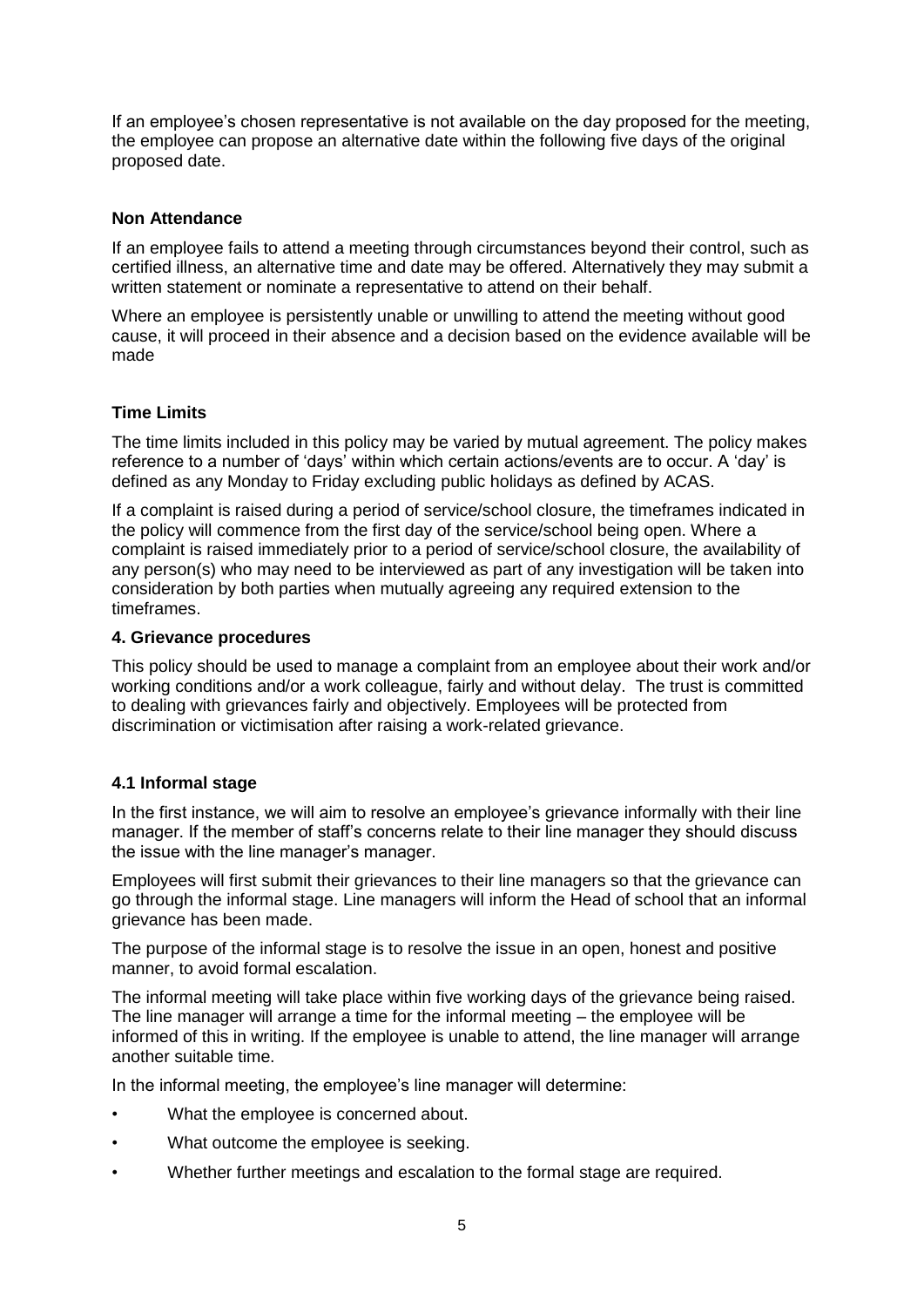The line manager will keep notes during the informal meeting and the employee will be provided with a copy of these immediately. At the end of the informal meeting, the line manager will agree what action will be taken to achieve the appropriate outcome and by when, e.g. escalation to the formal stage. The line manager will provide the employee with a written outcome letter within five days of the meeting.

If the grievance relates to another employee, that employee will be informed in writing within five days and the line manager will hold a meeting with them to explain. The identity of the person raising the grievance will not be provided to any other employee.

If the working relationship between the employees for which the grievance is concerned is breaking down, the line manager will consider whether seeking assistance from the Head of school.

If a resolution cannot be found during the informal stage, the employee raising the grievance may be advised to escalate the matter to a formal

# **4.2 Formal stage**

If it is not possible to resolve the matter informally, employees should set out their grievance in writing to their line manager. If the subject of the grievance is the line manager, the employee should submit the written grievance to an alternative, Head of school or the Head of HR (Finance & Business Director). If the Head of School, Finance & Business Director or the Executive Head is the specific subject of the complaint it should be forwarded to the Chair of the trustees.

#### **The written complaint must provide as much information as possible and**:

- Explain the event(s) giving rise to the complaint, including where possible, the date and times of events and the names of other parties/witnesses involved
- Outline any informal measures taken to resolve the matter and explain why these have been unsatisfactory.
- Explain, as fully as possible, the outcome wanted by the employee
- State the name of the complainant's companion if they wish to be accompanied at the complaint hearing.
- Be signed and dated.

#### **5. Hearing a Complaint**

Depending on the circumstances of the complaint, the manager may decide that an investigation is necessary. The manager can either undertake an investigation themselves or arrange for an appropriate person ('the investigator') to carry this out on their behalf and report back to them. The manager will confirm with the investigator the extent to which they should gather information.

The person hearing the complaint will arrange a meeting where the employee is expected to provide full details of the basis of their complaint and say how they think it should be settled. If the employee is unable to provide sufficient details the complaint cannot be progressed.

The person hearing the complaint should aim to meet the employee or at least suggest a date for a meeting which is within 15 working days of receiving the grievance.

Historical issues are often difficult to investigate and reach robust decisions on. Where a complaint relates to a series of events, the person hearing the complaint will decide, following advice from their HR provider, whether it is practicable or necessary to investigate past events.

Depending on the nature of the complaint and all relevant circumstances, the person hearing the complaint may decide to: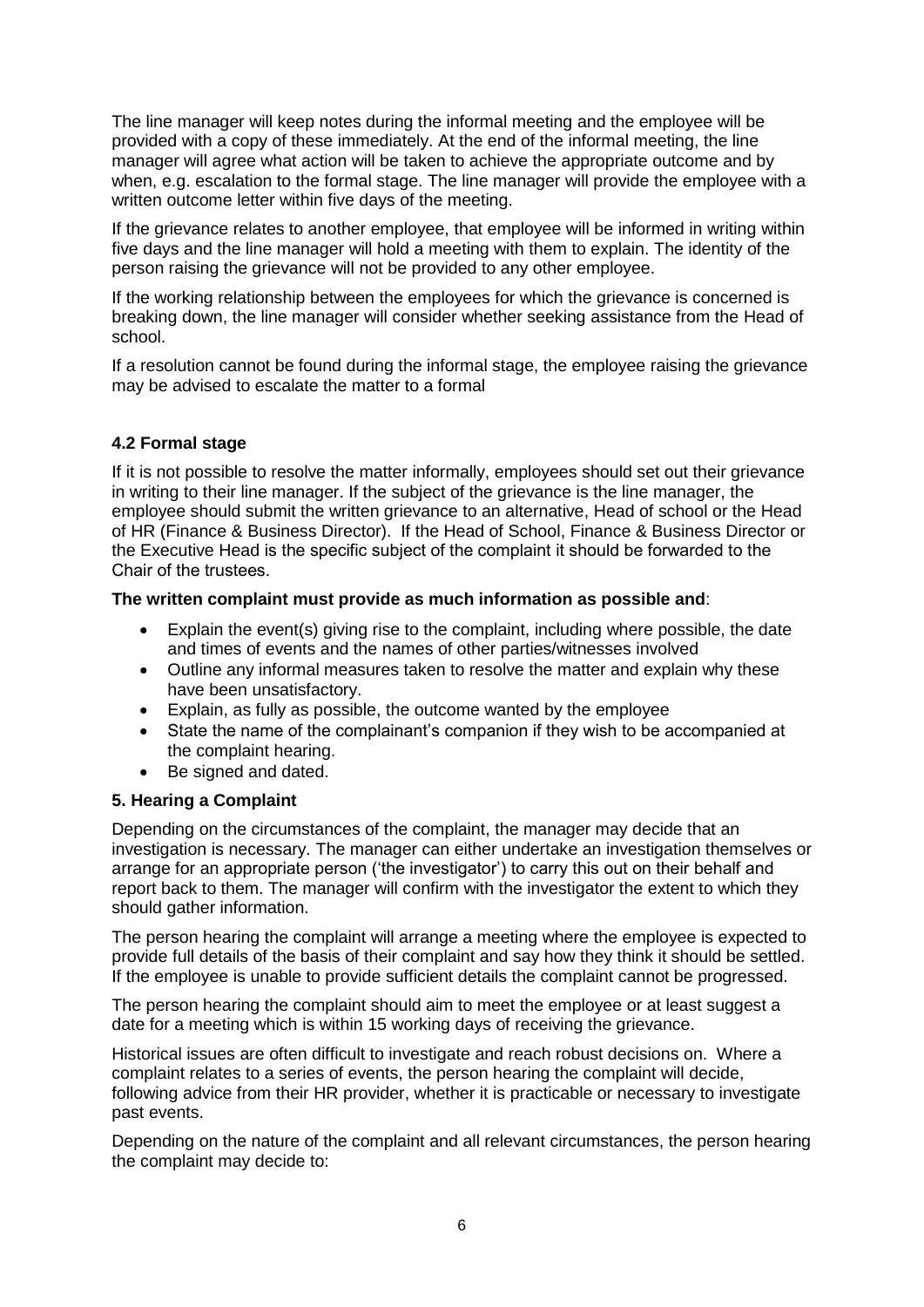- Explore the options for informal resolution, in agreement with all necessary parties.
- Respond to the complaint after conducting any further investigation deemed necessary.
- Refer the matter for consideration under another School procedure, for example the disciplinary procedure, where there is substance to a serious allegation of bullying and harassment.

The manager will confirm the outcome to the employee in writing as soon as possible and in any event should aim to do this within 20 working days of the meeting. If the outcome cannot reasonably be provided within 20 working days, the manager will explain this in writing and provide the employee with a new timescale.

HR can provide advice and support to any manager/trustee/investigator involved in the application of this policy at any stage. This includes attendance at meetings/hearings where required.

# **Desired outcomes may include**:

Disciplinary action will be proportionate and may include, but not be limited to, the following actions:

- An apology
- Verbal warning
- Written warning
- Re-training
- An undertaking to amend behaviour and monitor progress
- A decision to advise appropriate individuals to meet certain standards
- Suspension with pay
- Termination of employment

Gross misconduct will result in the employee's contract of employment being terminated. If an employee has already received a written warning, suspension with pay may be considered.

Where a grievance is raised against an employee during a disciplinary process, the disciplinary process may be temporarily suspended to deal with the grievance. Where the grievance and disciplinary cases are related, both issues will be dealt concurrently

# **6. Appeal**

If an employee wishes to appeal against the decision, they must do so in writing, stating the grounds for their appeal, within 10 days of receiving the written response.

The appeal should be sent to the Head of HR (Finance and Business Director). The Finance & Business Director will then arrange for the appeal to take place.

Appeals will be heard by a panel consisting of three members of the Board of trustees.

The appeal panel will meet with the employee as soon as possible after undertaking a preliminary review of the complainant's appeal statement and any other documentation provided. Trustees should aim to hold an appeal meeting or at least provide the employee with a date for a meeting, within 15 working days of receiving the employee's appeal.

The appeal panel will:

- Clarify with the complainant why they remain dissatisfied and the outcome they are seeking.
- Consider the outcomes from the original hearing of the complaint, including any investigation and the grounds for that decision.
- See all parties separately or together, as considered appropriate.